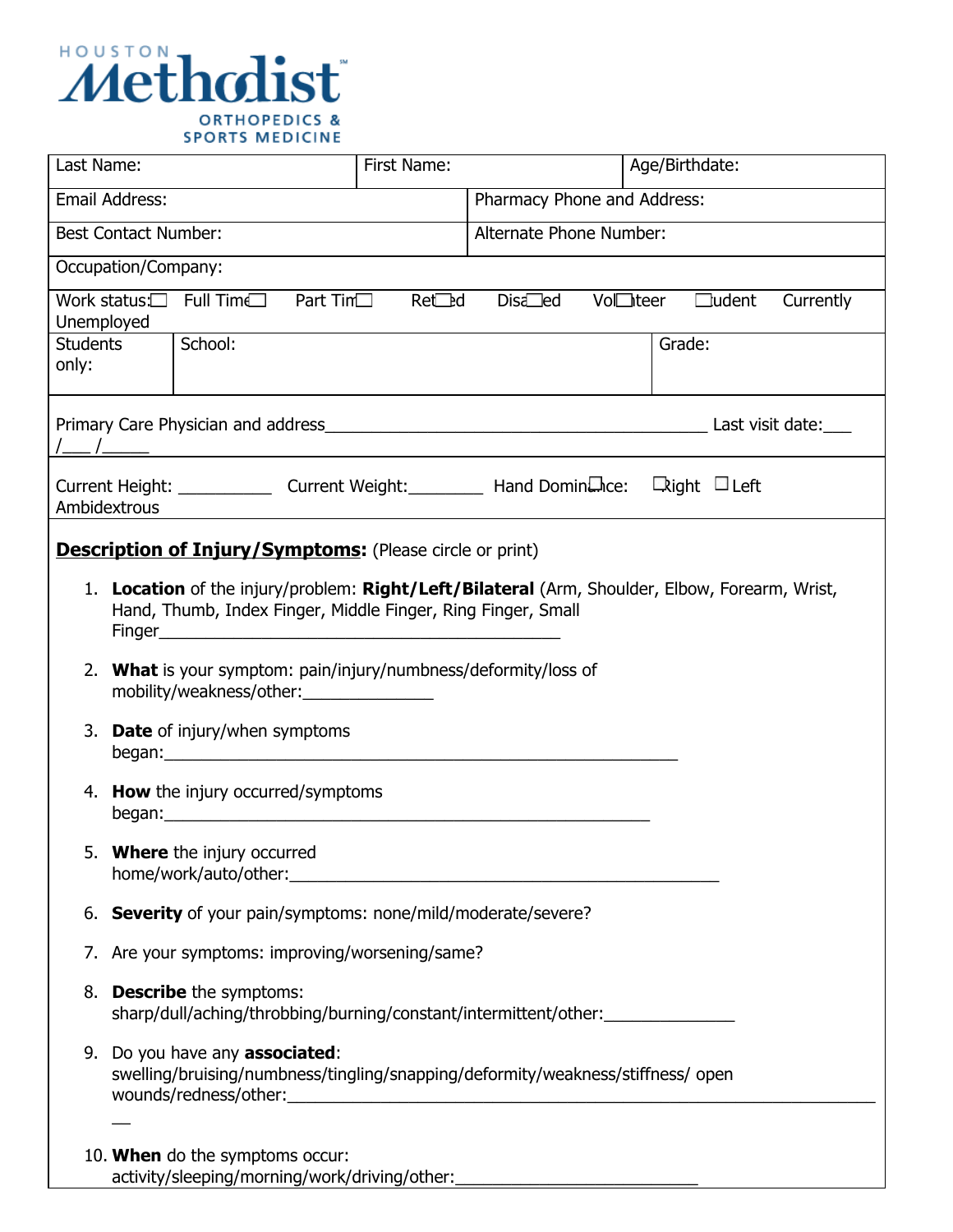## 11. **What improves** the symptoms:

rest/ice/heat/brace/injection/medication/other:

### 12. **Medications tried** for symptoms:

none/over-the-counter: external resolution one opical:

13. **Previous test(s)**: x-rays, nerve test, MRI, CT, other:\_\_\_\_\_\_\_\_\_\_\_\_\_\_\_\_\_\_\_\_\_\_\_\_\_\_\_\_\_\_\_\_\_\_\_\_\_\_\_\_\_\_\_\_\_\_

# **Medical History: Have you had any of the following medical conditions?** (Please circle)

| Anemia            | <b>Diabetes</b> | <b>High Blood Pressure</b> | Neurologic                 | <b>Bladder Infection</b>  |
|-------------------|-----------------|----------------------------|----------------------------|---------------------------|
|                   |                 |                            |                            |                           |
|                   |                 |                            | Condition                  |                           |
| <b>Blood Clot</b> | Chest Pain      | Hypothyroidism             | <b>Migraines</b>           | <b>Currently Pregnant</b> |
| Asthma            | HIV             | Hepatitis A, B, C          | <b>Bleeding Ulcer</b>      | Previously Pregnant       |
| Kidney Problem    | Liver Problems  | <b>Heart Attack</b>        | Lung Problem               | Vascular disease          |
| Cancer            | Depression      | Heart                      | Rheumatoid Cond.           | <b>Stroke</b>             |
| type:             |                 | Problem:                   |                            |                           |
| Skin/Staph        | Anxiety         | <b>Heart Stent</b>         | <b>History of Seizures</b> | <b>NONE</b>               |
| <b>Infection</b>  |                 |                            |                            |                           |
| High Cholesterol  | Sleep Apnea     | <b>Bleeding Disorder</b>   | Reflux                     |                           |

# **Drug and/or Food Allergies:** (Please list):

**Are you allergic to any of the following?** (please circle)**:** latex, adhesive tape, anesthesia, iodine, IV contract, none

### **Medications:** Please list below or check this box if you have none:  $\Box$  None

| <b>Name</b> | <b>Dosage</b> | <b>Frequency</b> |
|-------------|---------------|------------------|
|             |               |                  |
|             |               |                  |
|             |               |                  |

### **Surgical History:** Please list below or check this box if you have none:  $\Box$  None

| <b>Surgeries or Hospitalizations</b> | Year | <b>Complications (if any)</b> |
|--------------------------------------|------|-------------------------------|
|                                      |      |                               |
|                                      |      |                               |
|                                      |      |                               |

#### **Review of Systems: Have you experienced any of the following recently? Please circle all that apply.**

Fever, chills, fatigue, sleep problems, blurry vision, double vision, decreased hearing, sore throat, ears ringing, chest pain, fainting, shortness of breath, cough, heartburn, nausea, vomiting, constipation, diarrhea, rectal bleeding, pain with urination, incontinence, increased frequency, joint swelling, cramps, weakness, rash, itching, numbness, tingling, loss of balance, seizures, anxiety, depression, weight change, continuous thirst, rash, hay fever, easy bruising, easy bleeding, swelling, enlarged lymph nodes

| <b>Immunizations:</b> Are your immunizations up to date? $\Box$ Yes $\Box$ No $\Box$ I'm not sure |  |  |  |  |
|---------------------------------------------------------------------------------------------------|--|--|--|--|
|                                                                                                   |  |  |  |  |

|  | Tetanus<br>Year). | (Year'<br>∺lu<br>shot ′ | Pneumonia<br>: Vaccine (Year): |
|--|-------------------|-------------------------|--------------------------------|
|--|-------------------|-------------------------|--------------------------------|

# **Family History: Do any of the following diseases run in your family?** (Please explain)

| _________<br>Disease:        | Mother | Father | Siblings | Children |
|------------------------------|--------|--------|----------|----------|
| Heart disease / heart attack |        |        |          |          |
| High blood pressure          |        |        |          |          |
| <b>Diabetes</b>              |        |        |          |          |